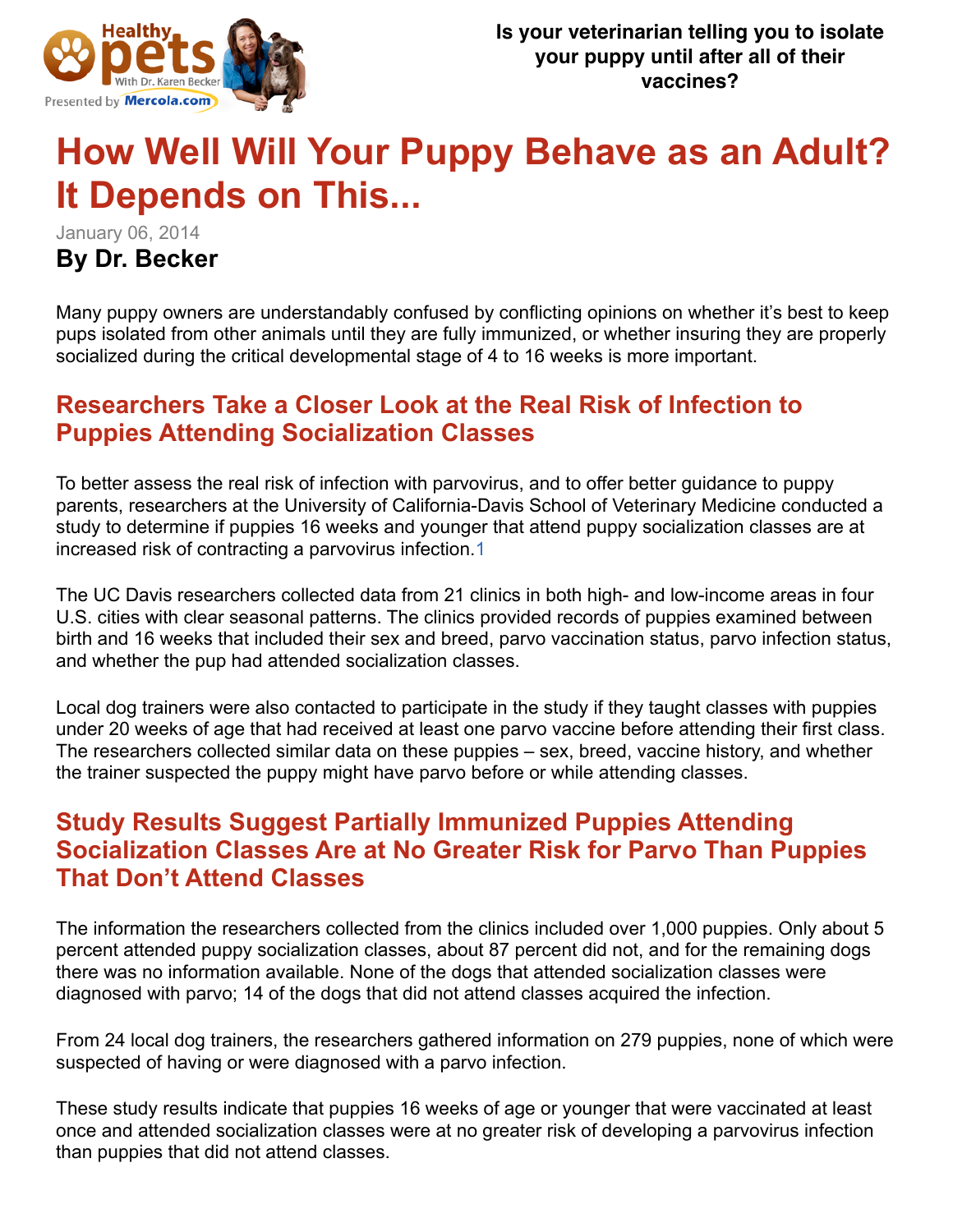## **Why Socialization Is So Important for Your Puppy**

Veterinarians now understand the far-reaching consequences of unsocialized puppies who mature into unbalanced adult dogs. Most believe the risk far outweighs the chance that a partially immunized puppy will contract an infection at a socialization class.

Vets don't recommend visits to the dog park until a puppy is at least six months old, but most – including me – recommend professionally run positive training classes as soon as possible (around 10 weeks of age) to help young dogs acquire critically important social skills.

Socialization means exposing your puppy to as many new people, animals, environments and other stimuli as possible without overwhelming him. Over-stimulation of a young puppy can result in excessive fear, withdrawal or avoidance behavior, so knowing how much is enough is important.

A well-socialized puppy is:

- Handled from birth and learns to accept touching of all body parts
- Exposed to as many people, other animals, places and situations as possible
- Encouraged to explore and investigate his environment
- Allowed to experience a variety of toys and games, surfaces and other stimuli
- Brought along often on car rides to new environments with his owner

Socialization should engage all of your puppy's senses though exposure to the sights, sounds and smells of daily life. This exposure will help your pup develop a comfort level with new and different situations, with the result that he'll learn to handle new experiences and challenges with acceptable, appropriate behavior.

Dogs that have not been adequately socialized often develop entrenched fear responses and generalized anxiety, resulting in behavior problems that can make them unsuitable as family pets. In fact, almost half of all dogs relinquished to shelters have at least one behavior problem – aggression and destructiveness are among the most common. These behaviors often originate from the fear and anxiety that develops as a result of improper or incomplete socialization.

### **How Puppy Classes Help to Socialize Your Puppy**

The goal of socialization is to help your puppy grow into a well-adjusted adult without behavior problems. The socialization process can start at 7 to 8 weeks and should continue throughout your pet's life.

Enrolling your little guy in a professionally run puppy class involves minimal exposure to health risks and can deliver tremendous benefits for both of you, including:

• Increasing your pup's responsiveness to commands